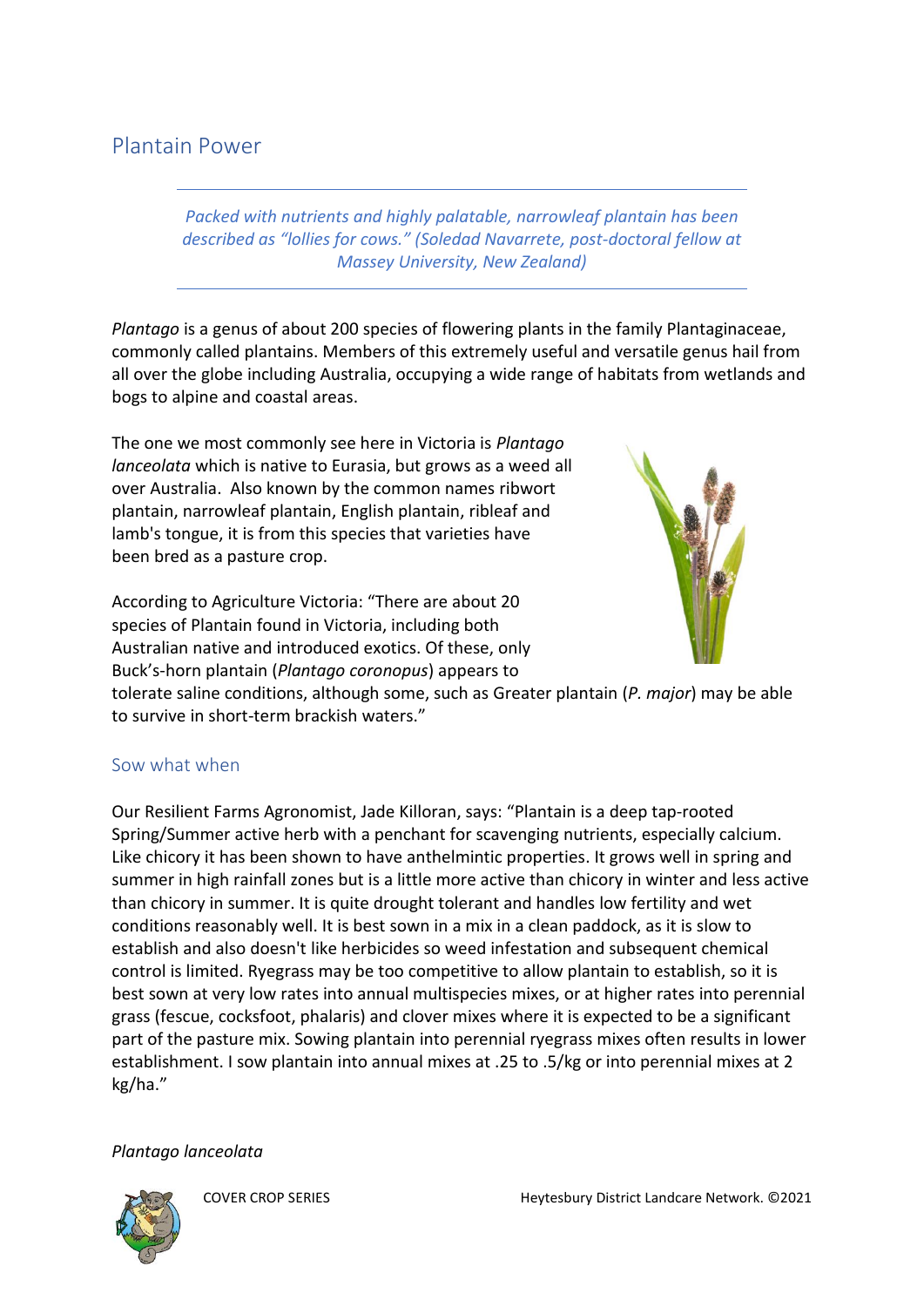### The Wonders of "weeds"

According to aricology.co.uk: "Plantain can yield 8-9 tonnes DM per hectare. The growth of plantain is similar to perennial ryegrass, with growth rates and yields being much greater in the summer. Plantain is very palatable; sheep and cattle will selectively graze it, therefore rotational grazing is recommended."

Dairy Australia also provides some fascinating insights on [how plantain helps milk yield](https://www.dairyaustralia.com.au/dairysa/feed-and-nutrition/growing-feed-for-the-herd/summer-cropping-options/plantain#.Yak8sy0RpN0) and milk fever thanks to trials at the Tasmanian Institute of Agriculture.

#### War on Worms (and snakes!)

Plantain is known to have the capacity to reduce the effects of intestinal worms in cattle such as *Haemonchus placei* (barber's pole worm, large stomach worm, wire worm), *Ostertagia ostertagi* (medium or brown stomach worm) and hairworms.

Plantain is also used in herbal remedies for humans with intestinal worms. Plantago species have been used since prehistoric times as herbal remedies. It has even been claimed to cure snakebite and was used by the Dakota Indian tribe of North America for this.

#### Eases emissions and lessens leaching

Plantain has been shown to reduce nitrous oxide emissions in cattle urine.

One seed supplier which sells a plantain variety called Ecotain® claims that planting their product can reduce N leaching from the urine patch by up to 89% in both cattle and sheep. They also state that: "Ecotain® pastures offer great animal performance potential for sheep, beef and dairy farmers, particularly in winter and spring, as well as supporting a high level of animal health, reduced incidence of dags in sheep and good micronutrient supply. Pure stands of Ecotain® can be used during lambing to increase lamb and ewe weights at weaning."

In a research project which took place in New Zealand, Soledad Navarrete, a post-doctoral fellow at Massey University, says the first tests, which took place in March and April 2017, "suggested plantain had the potential to reduce nitrate leaching by 90% through a lower concentration of nitrate in a cow's urine."

Subsequent testing between September 2017 and June this year also showed significant gains resulting in the 66% drop.

Navarrete put the variability between trials down to the fact the first tests were carried out before winter in 2017 - a time when nitrate leaching is high - while the second trial was undertaken over a longer period.

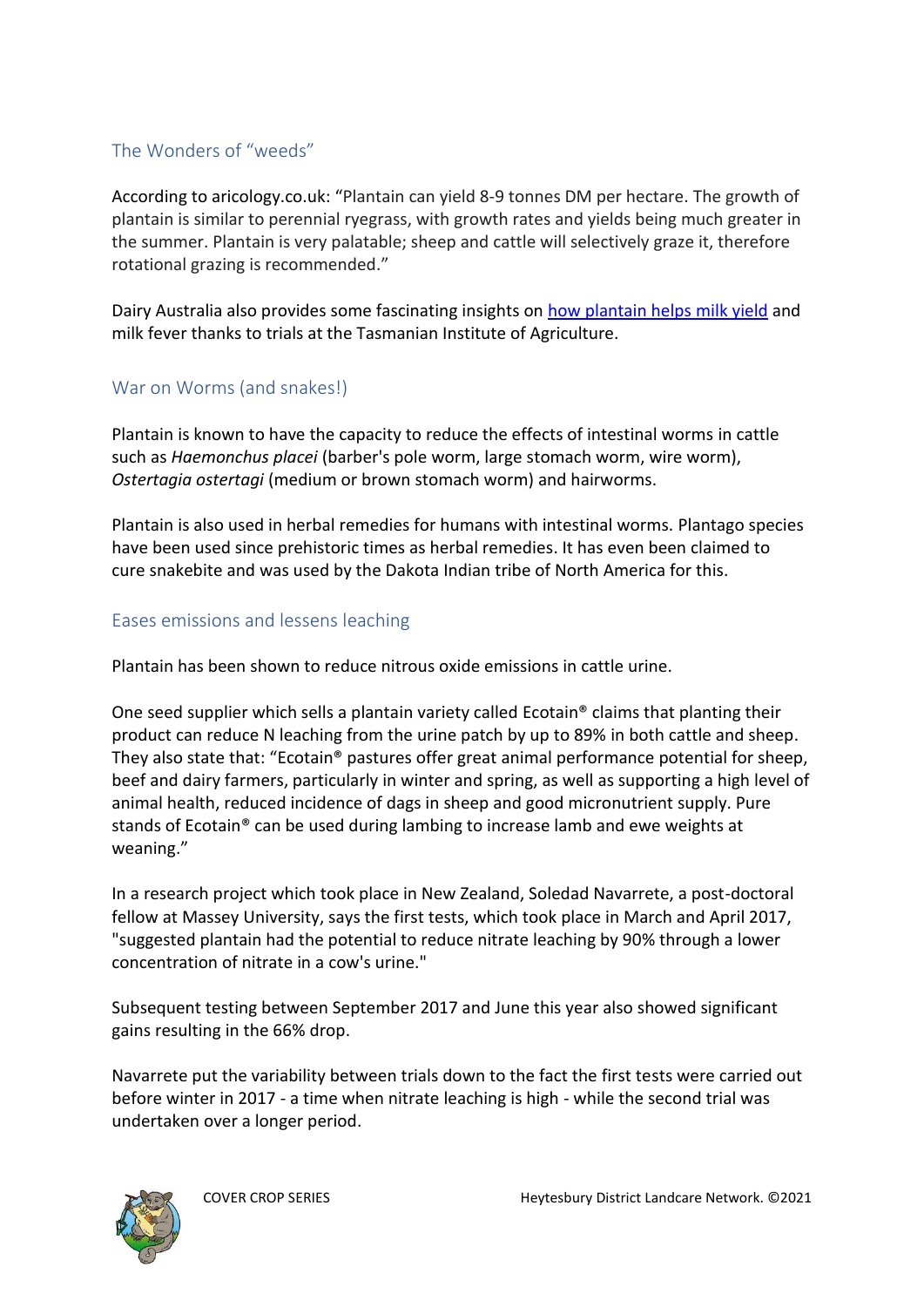When leaching removes too much nitrate content from the soil, the pH drops too far and the soil become over-acidic. Soil acidification leads to numerous negative consequences, including alteration to the types of soil microbes, surface water contamination and declining populations of earthworms.

# Methane minimiser?

A scientific article written by the plant sciences department at Wageningen University in Holland states that including herbs like plantain in pastures has been shown to not only reduce nitrate leaching, but to reduce methane emissions by livestock. According to Wikipedia, this is because "the natural compounds present (e.g. condensed [tannins;](https://en.wikipedia.org/wiki/Tannins) ~14 g/kg DM), affect the acetate-propionate ratio in the [rumen,](https://en.wikipedia.org/wiki/Rumen) which is a primary mechanism by which [methanogenesis](https://en.wikipedia.org/wiki/Methanogenesis) is restricted. Currently this is not a viable option in any significant scale due to agronomic difficulties."

## Fun Plantain Facts

**Banana plantain** – The word "plantain" is also a type of banana, more starchy and with less sugar than bananas and mostly used in savoury dishes. This plant is in no way related to the plantains we feed our cattle. Some broad-leaved species of *Plantago* are said to be used in [salads](https://en.wikipedia.org/wiki/Salad) and [green sauce,](https://en.wikipedia.org/wiki/Green_sauce) but I reckon the banana variety would be much more appealing for people.

**Australian plantain** - *Plantago debilis* is native to [Australia](https://en.wikipedia.org/wiki/Australia) (pictured right), occurring in every state and territory. It favours moist sandy soils. Common names include shade plantain and weak plantain. The [Noongar people](https://en.wikipedia.org/wiki/Noongar) of south west [Western Australia](https://en.wikipedia.org/wiki/Western_Australia) heated and crushed the leaves to give a liquid that was used to make poultices for sprains, ulcers, and boils.

**Doctor plantain** – Plantain can be used for coughs, wounds, inflamed skin or dermatitis, and insect bites. The [herb](https://en.wikipedia.org/wiki/Herb) has been used as an [astringent,](https://en.wikipedia.org/wiki/Astringent) anti[toxic,](https://en.wikipedia.org/wiki/Toxin) [antimicrobial,](https://en.wikipedia.org/wiki/Antimicrobial) [anti-inflammatory,](https://en.wikipedia.org/wiki/Anti-inflammatory) [anti-histamine,](https://en.wikipedia.org/wiki/Anti-histamine) as well as a [demulcent,](https://en.wikipedia.org/wiki/Demulcent) [expectorant,](https://en.wikipedia.org/wiki/Expectorant) [styptic](https://en.wikipedia.org/wiki/Styptic) and [diuretic.](https://en.wikipedia.org/wiki/Diuretic) Externally, it can be used as for insect bites, [poison-ivy](https://en.wikipedia.org/wiki/Poison-ivy_(plant)) rashes, minor sores, and [boils.](https://en.wikipedia.org/wiki/Boil) Internally, it is used for coughs and [bronchitis,](https://en.wikipedia.org/wiki/Bronchitis) as a [tea](https://en.wikipedia.org/wiki/Tea) and [tincture.](https://en.wikipedia.org/wiki/Tincture)



*Plantago debilis*